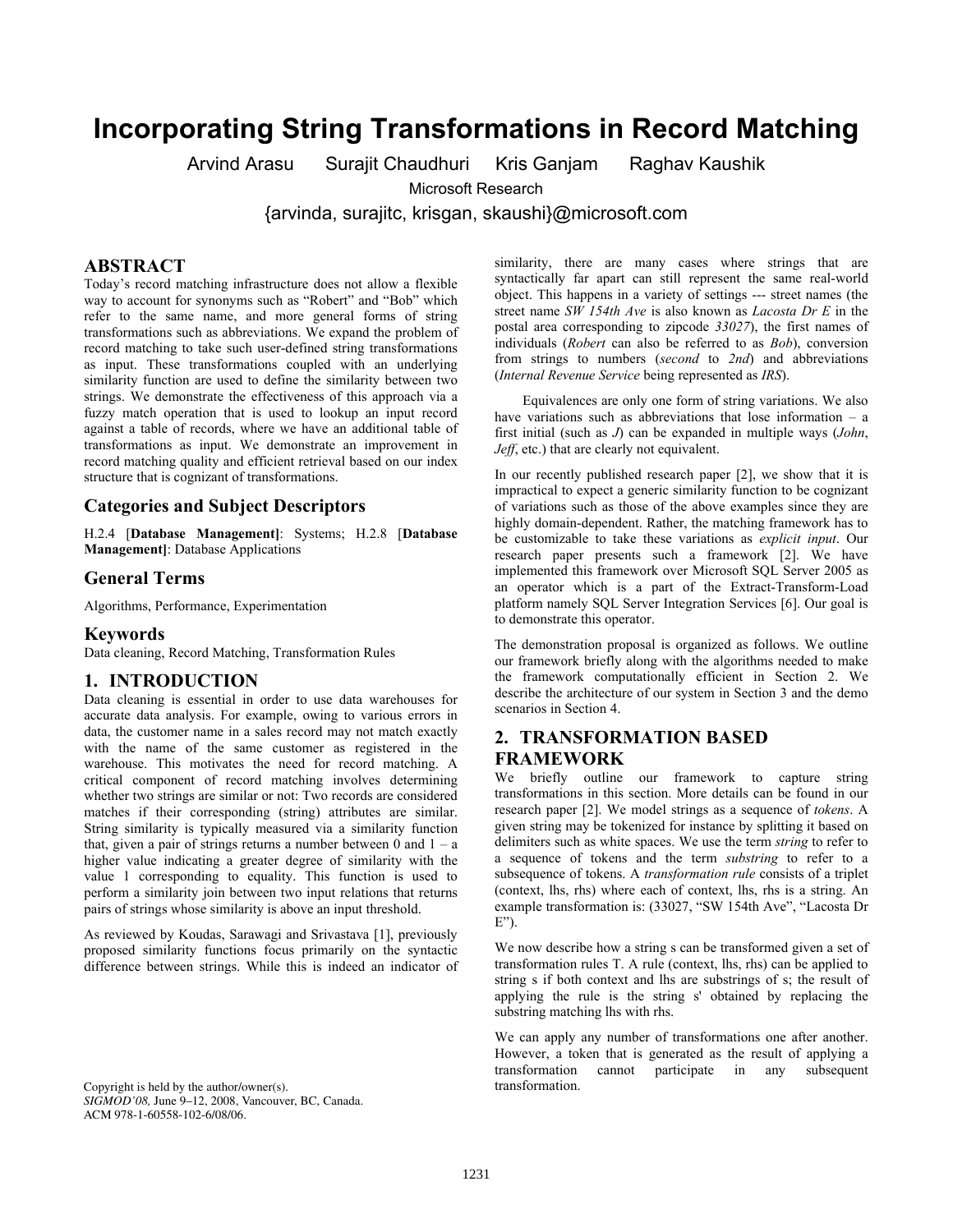*Example: We can use the transformation ("", "Drive", "Dr") to generate the string "Lacosta Dr E" from the string "Lacosta Drive E". However, we cannot further convert "Lacosta Dr E" to "Lacosta Doctor E" using the transformation ("", "Dr", "Doctor").* 

The set of strings generated by *s* is the set of all strings obtained by applying zero or more transformations to s. We can assign a similarity score to two strings given a similarity function f and a set of transformations T. The similarity between strings s1 and s2 under T is defined to be the maximum similarity as measured by f among all pairs s1' and s2' respectively generated by s1 and s2 using T.

*Example: Consider the strings ``SW 154th Ave Florida 33027'' and ``Lacosta Dr E, FL 33027''. Under the transformations ("", "FL", "Florida") and ("33027", "SW 154th Ave", "Lacosta Dr E"), their similarity is 1 since both of the above strings generate the same string "Lacosta Dr E, Florida 33027".* 

# **2.1 Algorithm**

The main computational problem we addressed is the following: given a table R, called the *reference* table, consisting of strings and a set of transformation rules T, and a string s and similarity threshold  $\alpha$ , find all strings in R whose similarity under T with s is greater than or equal to  $\alpha$ . Our solution to this problem involves building an index over R.

The index structure and index creation algorithm are based on the techniques described in [2] where we focused on the *join* problem. In the join problem, we have two tables R and S and a set of transformations T. Our goal is to find all pairs of strings in R and S whose similarity under T is greater than or equal to  $\alpha$ . We now summarize our techniques.

There are previously known algorithms for computing the similarity join [1]. A naive adaptation of these algorithms is as follows. Consider the expanded relations ExpandR and ExpandS obtained by applying the transformations to each string in R and S respectively. We can compute the similarity join between ExpandR and ExpandS by using any previously known technique and then find all distinct (r,s) returned by this join. The main problem with this approach is that the expansion factor can be prohibitively high.

In our research paper [2], we focused on a class of signature-based algorithms [3] which includes several well-known techniques such as locality-sensitive hashing [5]. In order to address the expansion problem mentioned above, we considered several optimizations to compress the number of signatures. We also proposed optimizations for the problem of checking whether two strings have a similarity greater than or equal to  $\alpha$  under T by making connections to the problem of bipartite matching. We refer the reader to [2] for these details.

# **3. SYSTEM ARCHITECTURE**

Our system implements two operations incorporating transformations: (1) creating an index over a given reference table for a given set of transformations T, and (2) looking up an input string using the index to find all strings in the relation whose similarity under T is more than threshold  $\alpha$ . The underlying similarity function is *jaccard* similarity [1] where the strings are tokenized into sets and the similarity is computed by taking the ratio of the (weighted) intersection to their union.

We have developed our system as a stand-alone Windows *dll* (dynamically linked library). The primary usage of this system is in the context of loading data into a data warehouse where the reference table is stored in a database and the data being loaded has to be cleansed first. Therefore, we package the dll as an operator over Microsoft SQL Server 2005 as a part of SQL Server Integration Services (SSIS) [6]. Microsoft SQL Server 2005 Integration Services is a platform designed to make the development of scalable Extract, Transform and Load (ETL) workflows easier. A typical data flow pipeline involves data sources (such as a flat file or a database query) connected to a number of operators connected ultimately to data destinations (such as the final warehouse database). Data flows from the sources through the operators and is then output at the destinations.

The Fuzzy Lookup operator in SSIS that performs approximate string matching has been demonstrated previously [4] and we incorporate our system into this operator, thus enriching Fuzzy Lookup with transformations. This operator can be seamlessly combined with numerous other operators to create very powerful ETL solutions.

# **4. DEMO SCENARIOS**

Our demonstration will highlight the benefits of our transformation-based framework as well as the performance of our algorithm.

# **4.1 Scenario 1: Benefit of Transformations**

We will first demonstrate (1) how we can leverage transformation rules to match strings that are syntactically far apart, and (2) how a similarity function that is not cognizant of transformations will fail to achieve this.

This will be shown visually through a graphical tool. Figure 1 shows a screenshot of our tool. As we can see, we have an input string "Bill Gates, One Microsoft Way, Bldg 34, Redmond Washington 98052" being matched against a reference table of strings. Immediately below the input string is a set of matching records from the reference relation. As can be seen, we obtain several matches to strings that are syntactically far apart, such as "BillG, Microsoft Main Campus, Seattle WA 98052". This is the result of using the set of transformations shown on the side.

A special case arises when we have no explicit transformations. In this case, our matching algorithm reduces to jaccard similarity. We will illustrate this special case to show why taking transformations into account is essential for matching quality.

We will also demonstrate the wide applicability of our transformation rules framework by using real-life data from several different databases including addresses, bibliographic citations, and product names.

# **4.2 Scenario 2: Lineage**

Next, we will demonstrate how our tool displays the set of transformations that led to two strings being matched. This is shown in the bottom two panes in the screenshot in Figure 1. Thus, a user of the tool can understand the lineage of the match produced. For example, the input record is matched with the reference record "Bill Gates, 1 Msft Wy, Redmond Washington